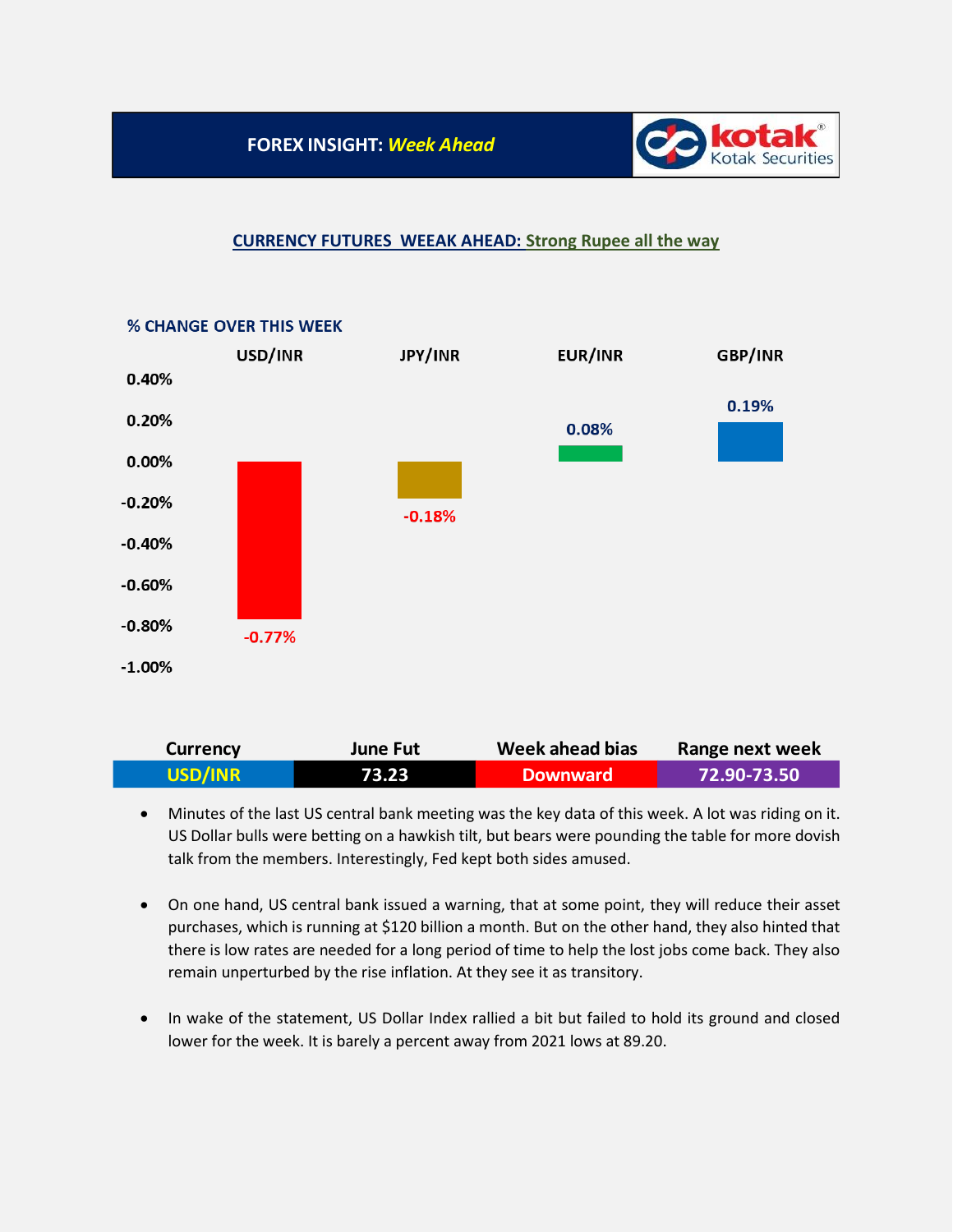• A weak US Dollar Index augurs well for the USDINR. USDINR traded at lowest levels since end March. In the coming week, Rupee is expected to appreciate further, as Indian equity market and slew of IPOs draw FPI flows. We expect a test of 72.30/40 levels. Bias remains downward.

| <b>Currency</b> | June Fut | Week ahead bias | Range next week |
|-----------------|----------|-----------------|-----------------|
| <b>EUR/INR</b>  | 89.52    | Rangebound      | 89.00-90.00     |

- Eurozone economies are reopening from the COVID lockdown, thanks to improving vaccination rates. This process will ensure that Eurozone economic data improves in the coming weeks.
- We were closely watching the flash PMIs from Eurozone nations as they are a significant barometer of heath of the manufacturing and services sectors in the economy. The readings were strong across the board, suggesting that Eurozone recovery very well underway.
- Next week, we just have one important data from Germany, the largest economy of Eurozone. It is IFO sentiment reading, which is their major economic health check. We expect a strong reading in the IFO, which can push the Euro further upward, possibly towards 89.60 levels.

| <b>Currency</b> | <b>June Fut</b> | Week ahead bias | Range next week |
|-----------------|-----------------|-----------------|-----------------|
| <b>GBP/INR</b>  | 104.05          | Rangebound      | 103.00-104.00   |

- UK has been a shining spot in Europe, thanks to its rapid vaccination of its population. Therefore, it was no surprise to see the economic data released over this week, print stronger. UK flash PMIs signaled gathering strength in the manufacturing and services sectors. At the same time, robust retail sales indicated consumer spending is improving rapidly.
- GBP strengthened on the back of strong economic data from UK but the gains were marginal due to lofty expectations of the market. It is a well-known fact that UK economy will roar back to life and hence, a positive surprise in economic data may have less impact than any negative surprise in the economic data.
- We do not have any significant data from UK next week but we do have to keep a close eye on UK central bank chief's press meets. If he sounds hawkish, it can push GBPINR towards 104 levels. Overall, we expect a rangebound show in GBPINR June futures between 103.00 and 104.00 levels.

| <b>Currency</b> | <b>June Fut</b> | Week ahead bias | Range next week |
|-----------------|-----------------|-----------------|-----------------|
| JPY/INR         | 67.43           | Rangebound      | L 66.90-67.70 \ |

- JPYINR was largely lackluster due to lack of triggers.
- For the next week, bias remains downward. JPYINR June futures trade within a wide range of 66.90 to 67.70 levels.